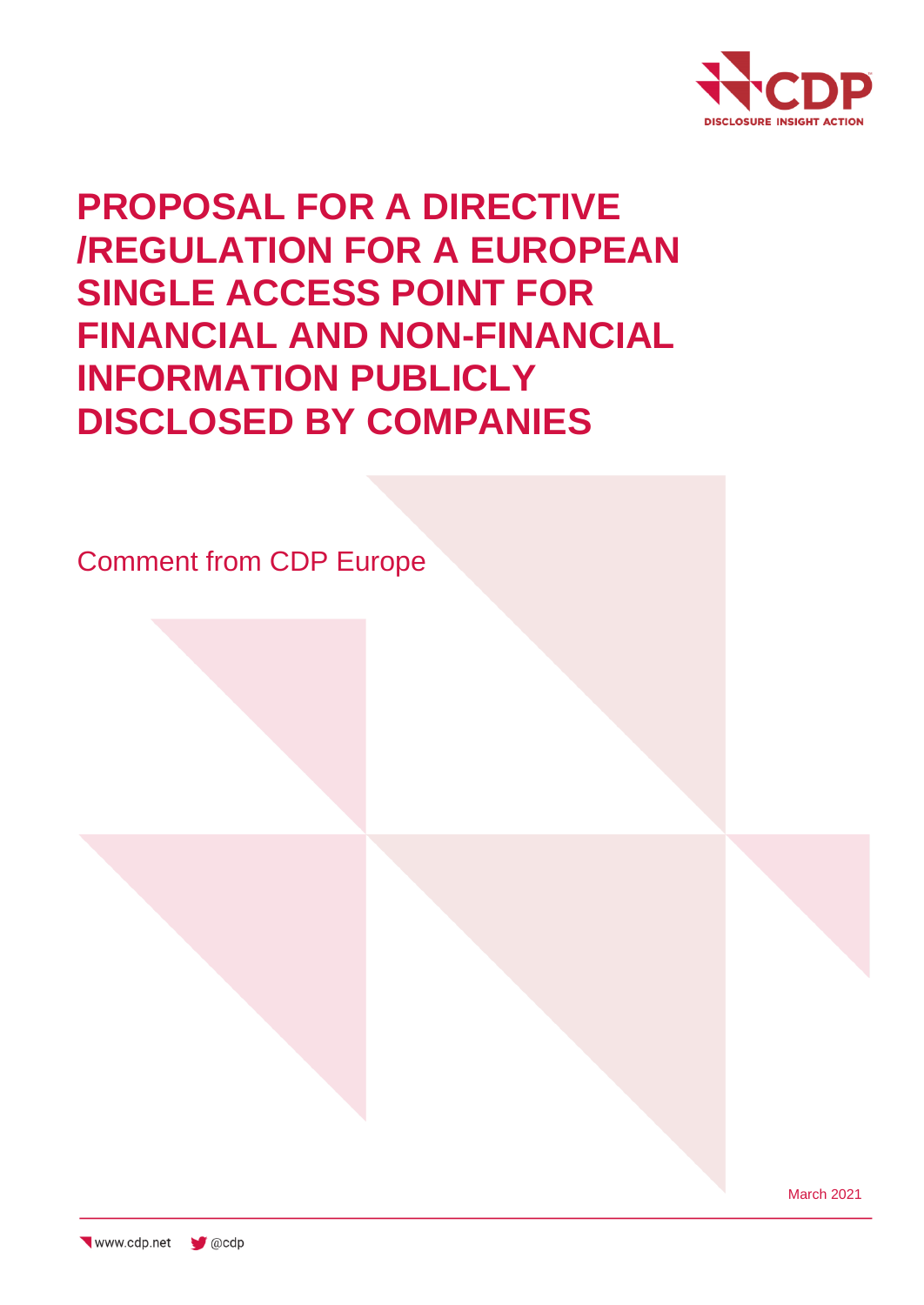

### Introductory remark

CDP supports the proposal of the European Commission to develop a European Single Access Point (ESAP) for financial and non-financial information publicly disclosed by companies.

For investors to take informed investment decisions and by this, to engage and drive companies towards sustainable business models, CDP provides the global environmental disclosure system, making corporate environmental information accessible to capital markets in Europe and globally.

We understand it as part of our charitable mission to provide support and expertise to the European Commission to enhance corporate environmental data availability for financial market participants and other stakeholders such as public institutions, NGOs and academia.

### KEY RECOMMENDATIONS

- The European Commission should consider referencing in the ESAP other existing relevant data sets of corporate non-financial information, notably privately held data sets from NGOs.
- To create largest possible transparency and at the same time allow for companies to leverage the benefits from data sharing and access, also beyond regulated reporting, the ESAP should incentivize data sharing through appropriate and effective technology and data governance.
- Financial and non-financial corporate information needs to be accessible at equal level and in connection to each other wherever applicable and whenever there has been made the connection by issuers between financial and non-financial information/reports. The ESAP search tools should enable users to easily identify those links and locate the respective documents/sections in reports.
- To achieve connectivity, it is essential for the data to be structured around agreed taxonomies and reporting requirements and standards.
- The ESAP should be integrated into the European data spaces to ensure that corporate data can be connected to other environmental data and can drive faster innovation in sustainable financial products and services.

The new action plan of the Capital Markets Union for people and businesses aims at bringing larger established financial centres to people in the smaller Member States, enhancing access to funding by businesses, including SMEs, and for investors to be able to invest in projects across the EU. Further, capital should flow to where it can be most useful and help meet long-term societal needs, in particular in view of the green and digital transition, and market participants should benefit from competitive and transparent markets.

Purpose of this law initiative:

- Support a green, digital, inclusive and resilient economic recovery by making financing more accessible to European companies.
- Make the EU an even safer place for individuals to save and invest long-term.
- Integrate national capital markets into a genuine single market.
- **Comparable company data for investors through seamless, EU-wide access to** company data in comparable digital formats.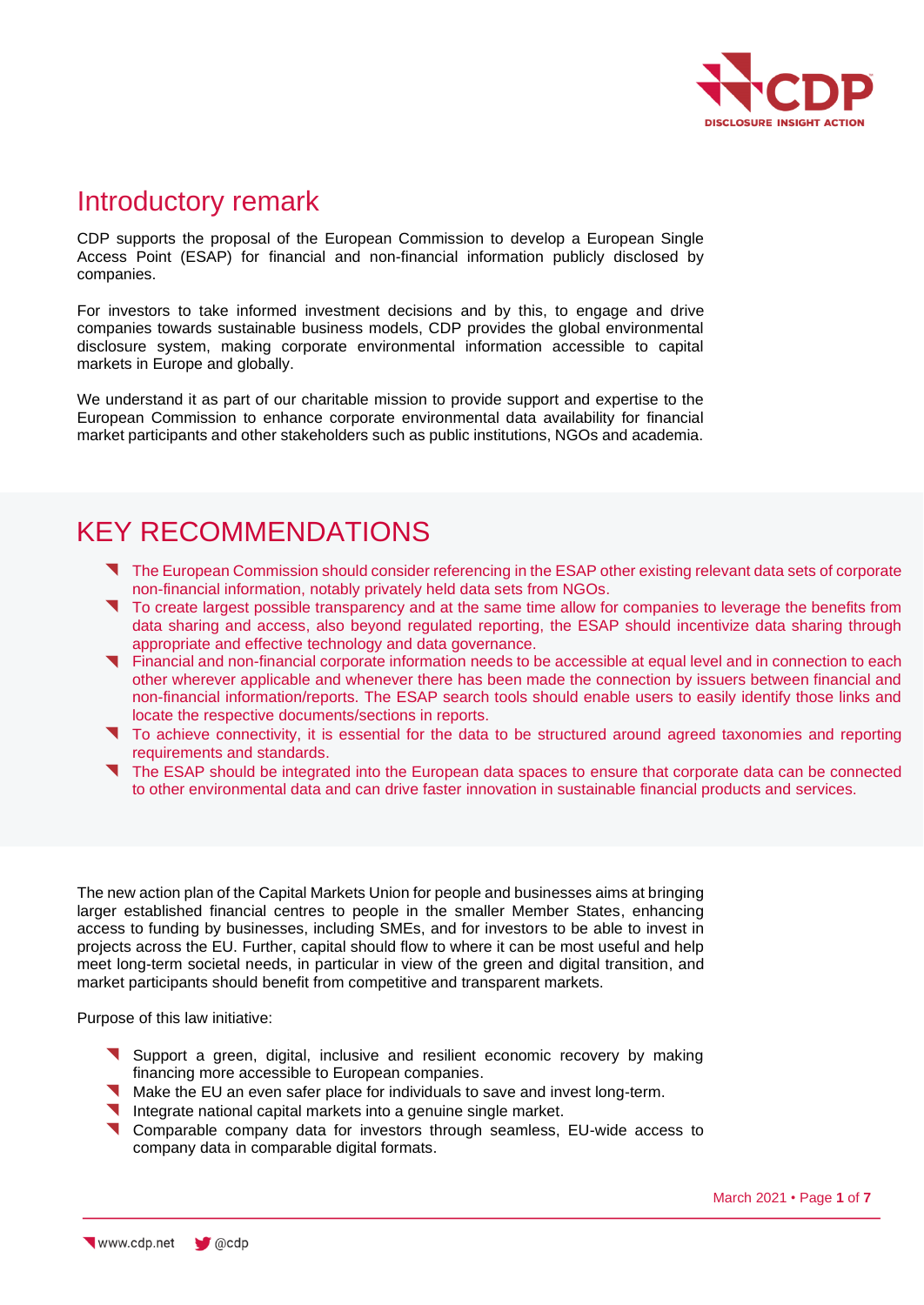

- Reduce information search costs for cross-border investors and widen the investor base for companies.
- Improve the availability and accessibility of sustainability-related data, steer more investments towards sustainable activities and contribute to meeting the objectives of the European Green Deal.

Additional importance arises from:

- Recovery
- Green transition and digital transformation
- A more inclusive economy
- EU's global competitiveness and open strategic autonomy



### Seamless access to financial and sustainabilityrelated company information

The European Single Access Point shall provide investors with seamless access to financial and sustainability-related company information. It will, to the greatest extent possible, build on existing EU and national IT infrastructure (databases, registers) in order to avoid adding to companies' reporting burden. All information shall be provided in comparable digital formats.

To create added value for its main audience - capital market actors -, we recommend for the European Commission to design the ESAP with special attention to the following issues: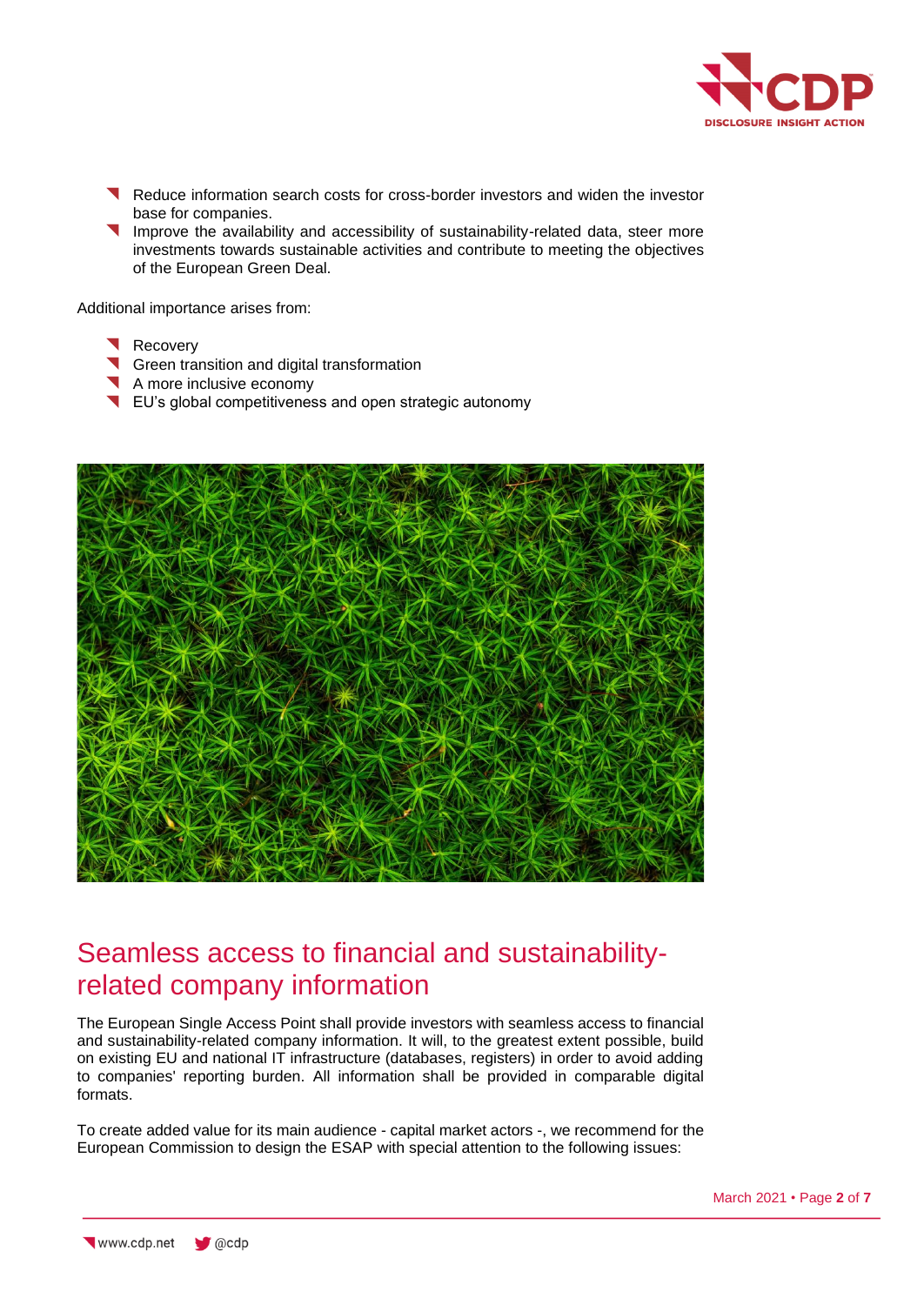

- The **quality of environmental corporate information** is in many cases yet not good (accurate) enough, such as the information on Scope 3 emissions. Investors need the highest level of comprehensiveness and quality to take informed investment-decisions. Therefore, CDP performs extensive data cleaning and modelling activities to be able to sustain the market with quality data to the highest extend possible.
- Depending on how the data are transmitted or reported into the ESAP and particularly with manually entered data, CDP strongly recommends **additional data quality checks to improve data reliability**. We have extensive experience with data cleaning (e.g. identifying invalid or inaccurate records within a dataset) of GHG emissions and energy data which companies report to CDP every year. Common sources of error by reporting entities include a) change in emissions boundary coverage from one year to the next, b) omissions and exclusions of parts of the business or c) data entry errors (e.g. incorrect units). The data cleaning is necessary to improve the quality, credibility and comparability of the data. Please see more information [here.](https://6fefcbb86e61af1b2fc4-c70d8ead6ced550b4d987d7c03fcdd1d.ssl.cf3.rackcdn.com/comfy/cms/files/files/000/003/026/original/2020_01_06_GHG_Dataset_Cleaning_Approach.pdf)
- Disclosures under several policies suggested to be integrated into the European Single Access Point, are stemming from information from providers of financial products. **Considering this reporting 'chain' and in the spirit of high-quality information**, policies such as the Key Information Documents for Packaged Retail and Insurance- based Investment Products (PRIIPs) Regulation, the Pan-European Personal Pension Products Regulation, the Directive on the Activities and Supervision of Institutions for Occupational Retirement Provision, the Directive of Markets in Financial Instruments (MIFID) and Regulation of Markets in Financial Instruments (MIFIR), or the Directive on the coordination of laws, regulations and administrative provisions relating to undertakings for collective investment in transferable securities (UCITS), should potentially be considered at a later stage.
- Disclosures under several policies suggested to be integrated into the European Single Access Point, are stemming from information from preparers. **Considering this reporting 'chain' and in the spirit of high-quality information**, policies such as the Directive on Alternative Investment Fund Managers (AIFM), the Regulation on EU Climate Transition Benchmarks, EU Paris-aligned Benchmarks, Regulation on sustainability-related disclosure and the Taxonomy Regulation, should potentially be considered at a later stage.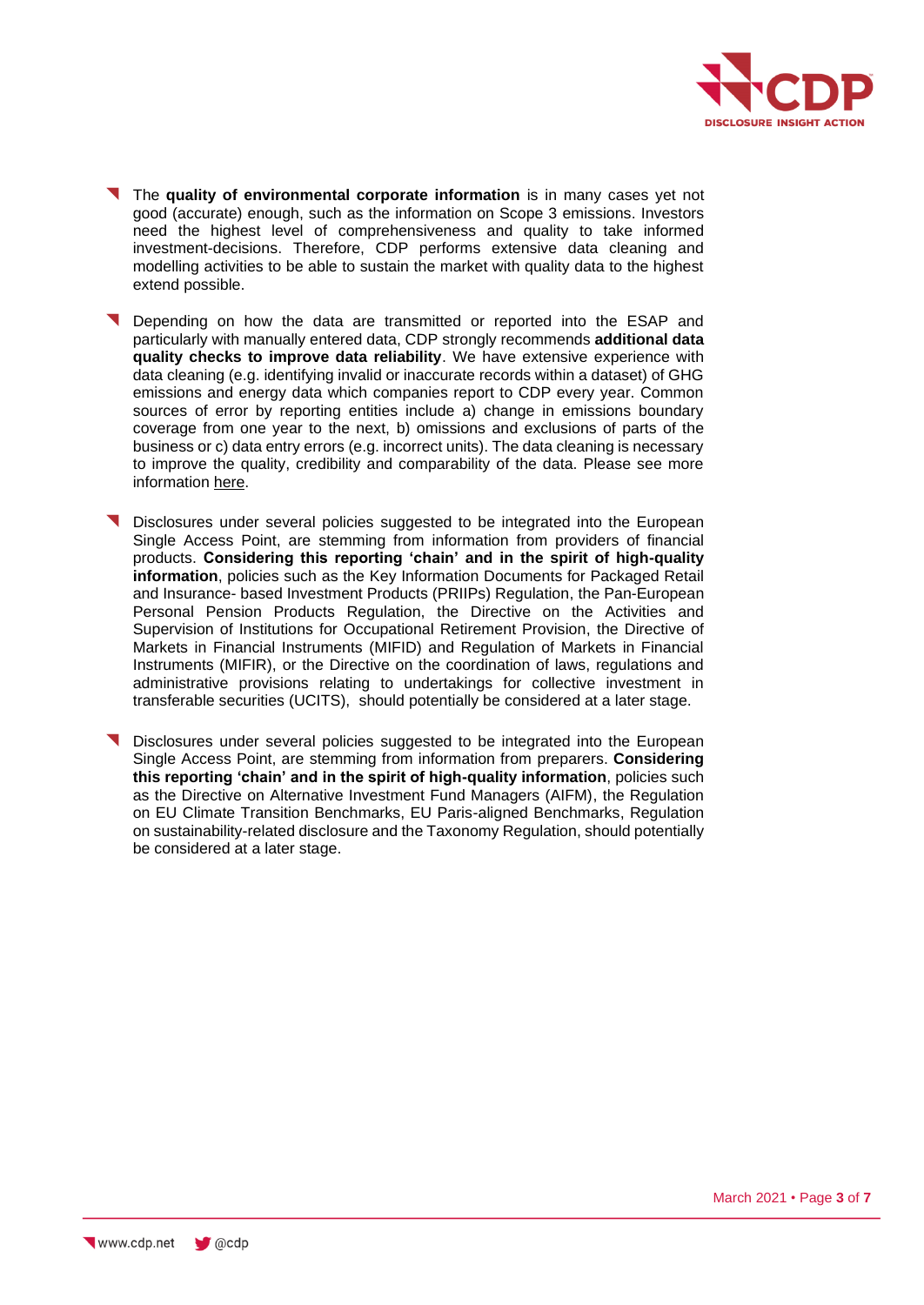

### **CDP PUBLIC CORPORATE DATA POINTS ON THE EUROPEAN SINGLE ACCESS POINT – INITIAL REFLECTIONS**

- We understand that CDP's existing environmental disclosure system which holds the largest corporate environmental primary data set globally could be made compatible, respectively integrated with the ESAP.
- This would allow the European Commission to build on this existing data which CDP Europe collects and maintains under our charitable mission for the public good and with co-funding from the European Commission.
- We would understand it as part of our mission to make retrievable our public data through the ESAP to support data availability for financial market participants and other stakeholders such as public institutions, peer companies, academia etc.
- This could also benefit flows of ESG data in international financial markets since CDP is global in nature – and reduce the burden for EU companies to report environmental data.
- **T** CDP data are self-reported. However, we incentivize third-party verification (auditing of the content). The ESAP could reference CDP public data points through respective tagging, based on machine-readable formats and meta-data/taxonomies. This would allow data users to understand the different types of data points (regulated / voluntary – audited / non-audited / other way of assurance etc.) and to access these different types of data according to user types and use cases.
- We see a need to allow for different types of access rights. Companies disclose data to CDP which they consider sensitive from a competition standpoint, such as their suppliers. To create largest possible transparency and at the same time allow for companies to lever data sharing and access to drive environmental action within their business and supply chains, a system allowing for data sharing rules on specific data points and for specific audiences could help to accommodate all needs (business competition and confidentiality and maximum environmental transparency and action).
- The above considerations will also be important in the perspective of the possible integration of the ESAP with EU data spaces such as the European Green Deal data space.

### EU's future data economy at the service of environmental sustainability

The EU digital strategy and the EU data strategy provide a roadmap of a new data ecosystem in which companies' sustainability data will 'live' going forward and could contribute to achieving the sustainability goals of the Union more broadly and more effectively. The Commission's vision is to create a single European data space – a **genuine single market for data**, open to data from across the world – where personal as well as non-personal data, including sensitive business data, are secure and businesses also have easy access to an almost infinite amount of high-quality industrial data, **boosting growth and creating value, while minimising the human carbon and environmental footprint**.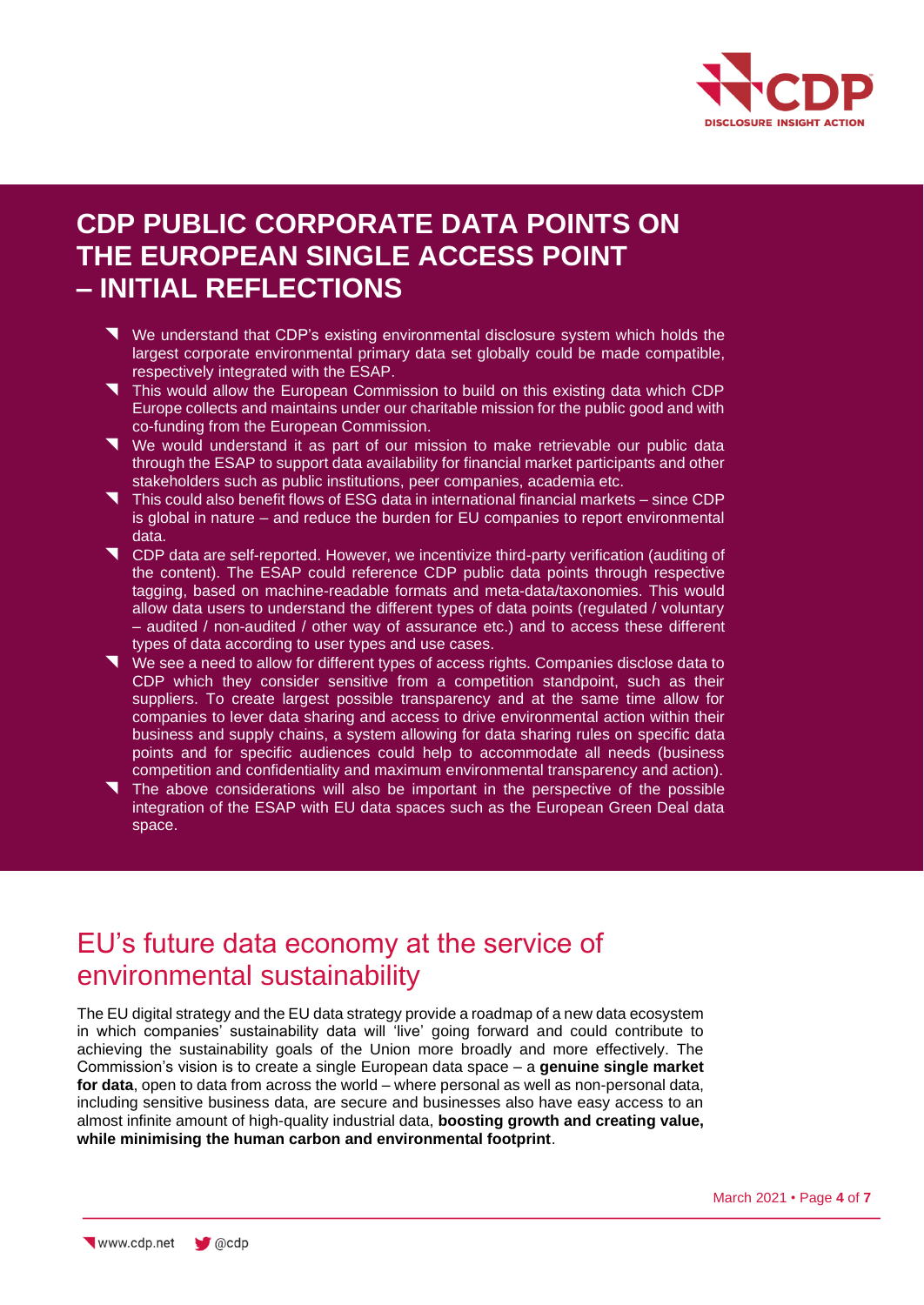

The open data ecosystem of an EU single market for data requires **data standards, technologies and data governance** that support the full data lifecycle (i.e. storage, processing, analysis, visualisation, sharing, reuse, preservation of data, etc.), that will **enable, facilitate and stimulate the sharing and reuse of data.** This could be a cornerstone of Europe's future data economy.

Technology and IT requirements are expected to include **high-performance computer facilities, cloud services, high-speed networks, open data, data analytics, blockchain, machine learning and artificial intelligence.** Data platforms for the reuse, aggregation and transformation of scientific, public sector and private sector data, based on a federated network of data hubs is envisioned to be the fit-for-purpose infrastructure to increase the Commission's capacity for evidence-based policy making and facilitate the development of new, borderless, digital, data-driven public services.

The EU data strategy suggests the establishment of **EU-wide common, interoperable data spaces in strategic sectors to measure data flows and estimate their economic value within Europe**, as well as between Europe and the rest of the world. Examples are:

- A **Common European Green Deal data space**, to use the major potential of data in support of the Green Deal priority actions on climate change, circular economy, zero pollution, biodiversity, deforestation and compliance assurance.
- A **Common European Financial data space**, to stimulate, through enhanced data sharing, innovation, market transparency, sustainable finance, as well as access to finance for European businesses and a more integrated market.

Public climate and environmental data are part of an open data ecosystem and shall be connected / integrated with private-sector data. The Commission's 'GreenData4All' initiative for instance, aims at **widest possible systematic availability and dissemination to the public of environmental information**, such as spatial environmental data. This could equally apply to the broad range of other environmental public data held by e.g. the environmental agencies across Europe, the Commission's Joint Research Centre as well as privately held data sets such as from NGOs working in the field of sustainability – as does CDP.

## CDP environmental data at the heart of EU data spaces

Our vision for the ESG disclosures ecosystem within EU and global data spaces

The CDP disclosure system has contributed to drive an environmentally sustainable European and global economy for 20 years. We do this by building **a global reporting system which accounts for environmental information from the perspective of doublemateriality – reflecting information related to value creation and impact on people and the planet.** Specifically, CDP:

- **T** Plays a critical role both in informing sustainability disclosure standards and in contributing to the evolution of standards over time. Through its questionnaires, CDP captures the fast evolution of sustainability topics and reflects evolving market needs, and therefore is a **catalyst for innovation as well as standardized disclosures**.
- Offers a disclosure mechanism which is informed by existing internationally accepted frameworks, recommendations and standards. CDP's disclosure system enables structured disclosures which leads to an instantly **standardized data set** that is being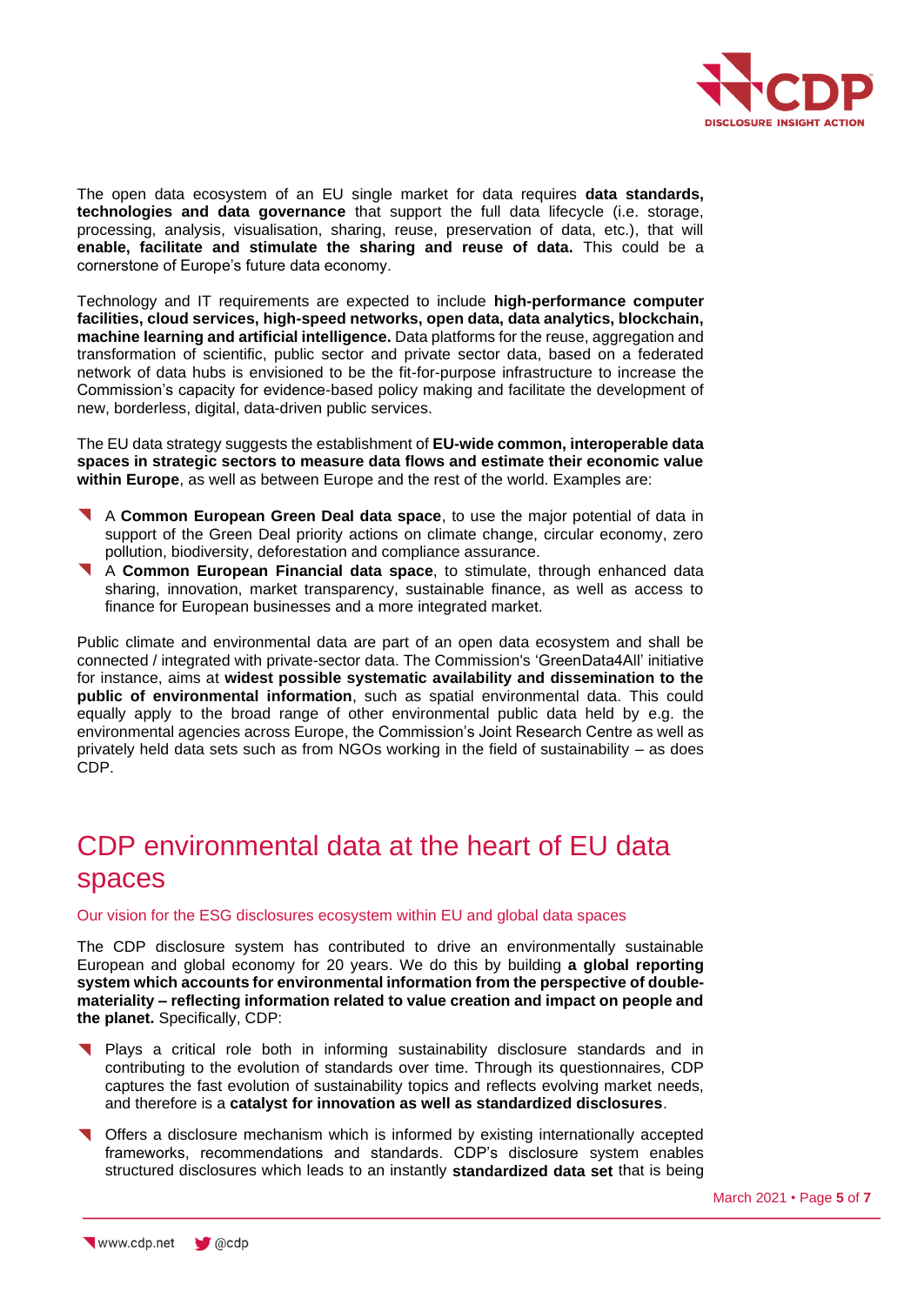

used by capital markets participants at unprecedented scale, as well as by regulators, governments, NGOs, and many other stakeholders. In 2020, over 9.600 companies worldwide disclosed through the CDP platform, representing over 50% of the global market capitalization. Disclosure through CDP by companies increased 14% on 2019 and more than 70% since 2015.

- Provides questionnaires encompassing questions which are critical to **assess corporate behavior and exerts normative power over corporate behavior** that result in performance improvement. CDP, with its global reach, represents an important facilitator of disclosures, action and leadership. Over the past 20 years, CDP has made environmental reporting mainstream and significantly advanced the uptake of disclosure ahead of regulation.
- Engages with standards-setters and jurisdictions by **providing insights from our data and recommendation** on the future of disclosures as well as integrating the evolution of reporting requirements into our questionnaires.
- Equips national, EU and international policymakers and governmental bodies with the data they need to track and measure the impact of policies, identify gaps, trends and best market practice that can be tackled and incentivized through policymaking to create positive impact and drive the transition. **[CDP government partnerships](https://www.cdp.net/en/policy-and-public-affairs/government-partnerships)** are designed to help governments analyse the impact of policies and regulation to achieve carbonneutrality and resource efficiency by 2050.